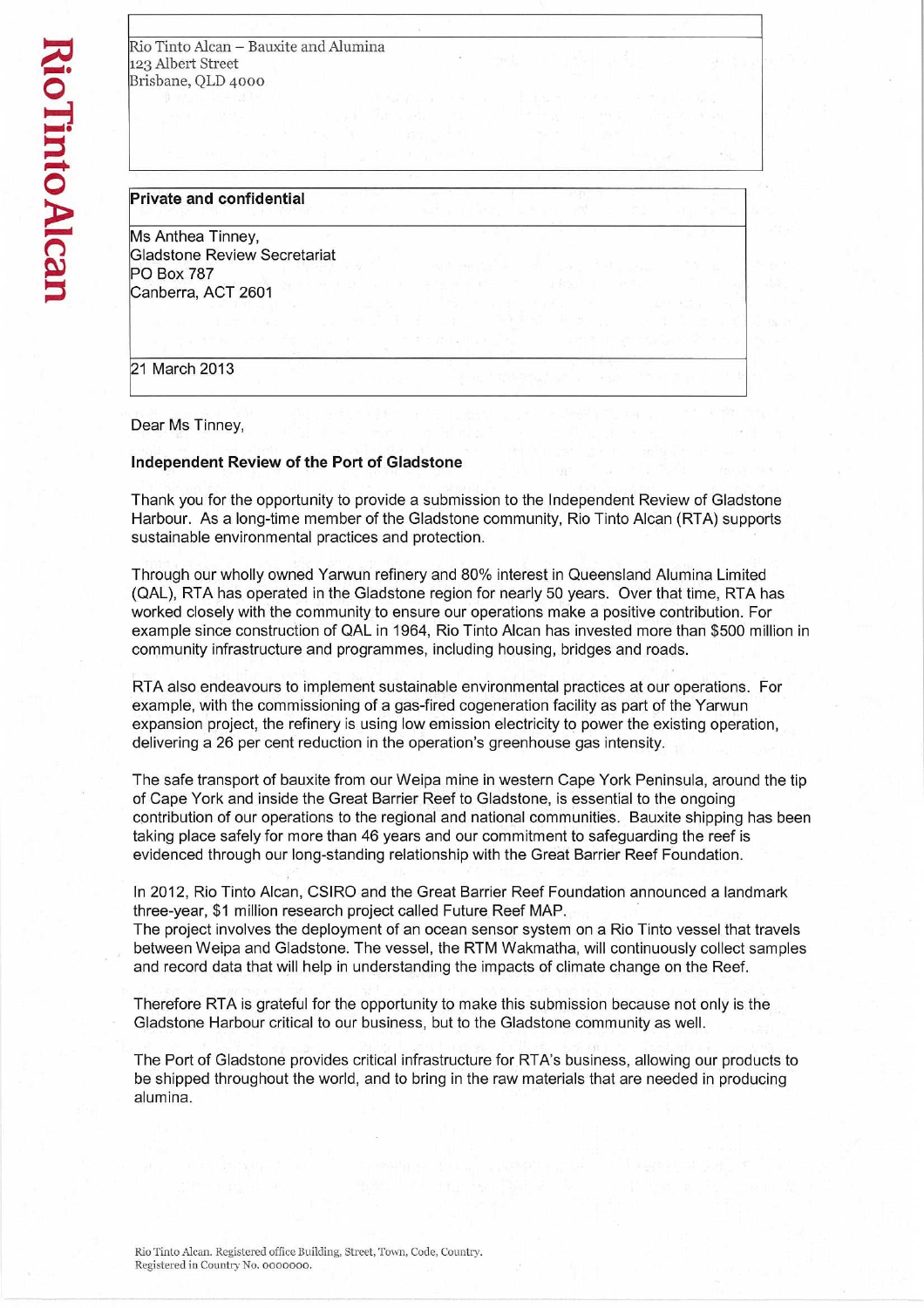#### Extensive monitoring regime already in place

According to the Terms of Reference for this review, an important aspect will be the review of current monitoring arrangements within the Port of Gladstone. Both Yarwun and QAL refineries have extensive point source and near field monitoring programs in place. In addition to this monitoring, both operations also have recently developed validated hydrodynamic and water quality models that have been endorsed by EHP, helping them assess the impacts of discharges into Gladstone Harbour. The operations have also conducted Direct Toxicity Assessments on discharges and have ongoing toxicity testing programs. Yarwun is currently implementing an EHP approved Receiving Environment Monitoring Program.

In order to obtain a better understanding of far field water quality in Gladstone Harbour, QAL and RTA Yarwun (RTAY) were foundation members of the Port Curtis Integrated Monitoring Program (PCIMP) and have a continuing commitment to PCIMP. The monitoring program was established in 2005 to monitor the ecological health of Port Curtis. The annual water quality monitoring historically included measures of metals and nutrients assessed through physicochemistry monitoring, water grab sample analysis, diffusive gradients in thin-films (DGT) samplers, oyster accumulation and ecoindicators (settlement nets).

In 2011, PCIMP was restructured and became an incorporated association (PCIMP Inc) to improve governance, including formalising procedural and management controls. As part of this restructure the program was independently reviewed (Hart et al. 20121), and based on the recommendations of the review PCIMP Inc established a Technical Sub-Committee, of which RTA is a member, which designed a new water quality monitoring program. The new program, which commenced in 2012, was also independently reviewed by both Government specialists and some members of the original review panel.

PCIMP Inc facilitates collaboration of 15 local industries and organisations, and focuses on ambient mid- to far-field water quality monitoring, based on discharges and compliance requirements. Individual industries are responsible for monitoring near—field receiving environments and discharges as specified in development approvals and associated licence conditions.

The water quality monitoring program is conducted quarterly, and includes bioaccumulation of metals in oysters. A full review of all PCIMP monitoring programs, including previously conducted intertidal and coastal monitoring, commenced in February 2013, and includes, but is not limited to, mangroves, saltmarshes, seagrass, invertebrates, sediments, eco-indicators and the adequacy of the new water quality program. Following this review, a new extensive monitoring program will be implemented in 2013-14.

The aims of the interim water quality monitoring program are to:

- monitor the health of water assets in Port Curtis
- collect data on key water quality parameters
- maintain a longitudinal study
- include adequate sampling frequency to understand temporal changes
- ensure coverage of water bodies in the Port Curtis region
- allow identification of cumulative impacts
- compare monitoring data to reference sites.

The Independent Review of the Port of Gladstone Issues Paper states that PCIMP was "established to implement a cooperative monitoring program for assessing the ecosystem health of Port Curtis and to ensure the environmental sustainability of Gladstone Harbour". This was an aspiration of the original programme, however, the new PCIMP Inc program is focused on water quality monitoring and is not in itself an "ecosystem health" program. Ecosystem health monitoring and the development of a Healthy Harbour Report Card are proposed objectives of the proposed Gladstone Healthy Harbour Partnership (GHHP).

<sup>1</sup>Hart, B., Abal, E., Babcock, R., and Schaffelke, B. (2012) Independent Review of Port Curtis Integrated Monitoring Program (PCIMP). Report to Independent Chair, PCIMP Inc. Board, February 2012.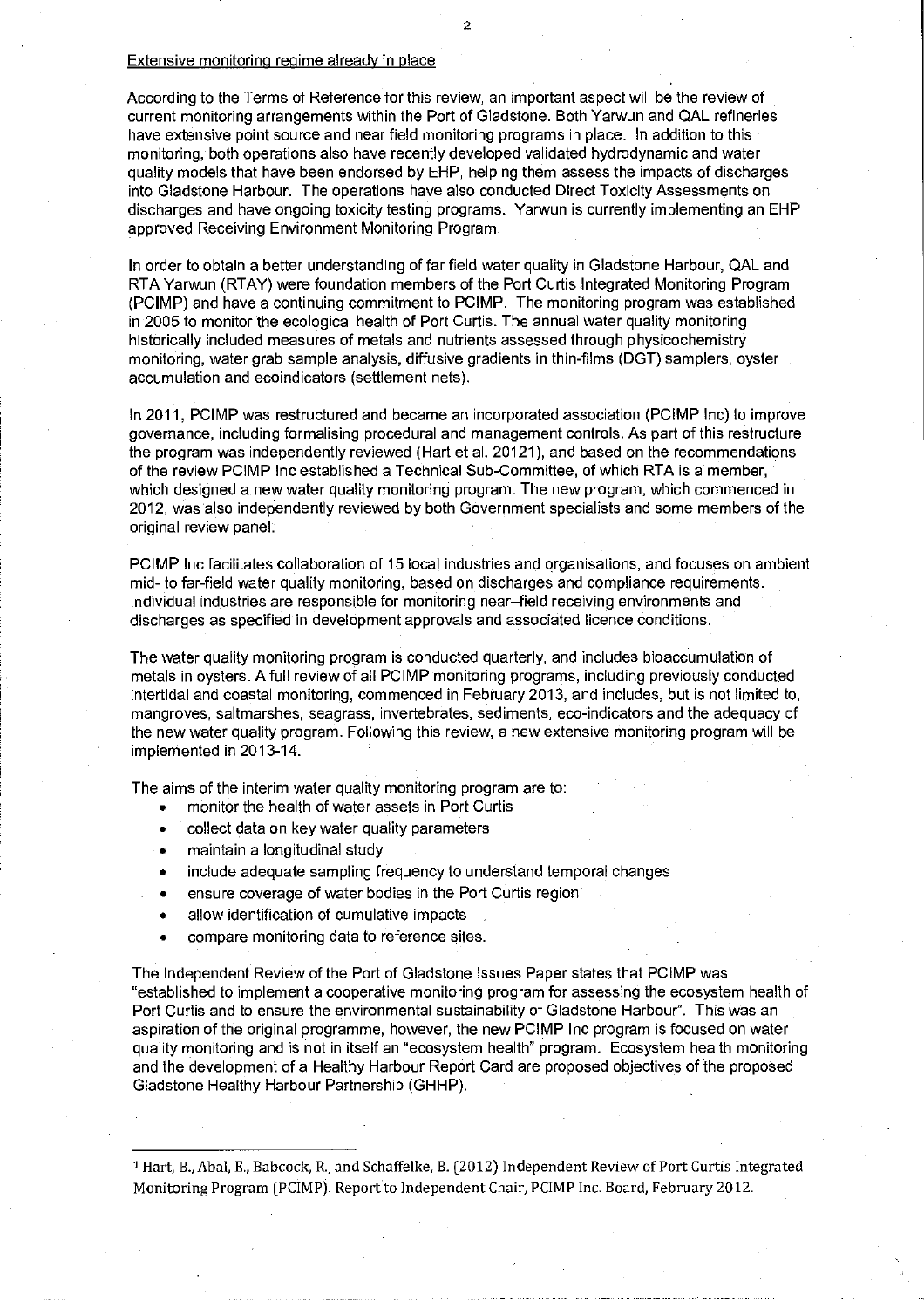The relationship between PCIMP Inc and GHHP is being determined at this point in time, and while RTAY and QAL remain committed to PCIMP, they are also actively involved in the development of the GHHP through membership of the Working Groups for Communications, Funding and Science.

## World heritage boundaries

The Terms of Reference define the geographic boundary as "Port of Gladstone and offshore areas that may be used for the disposal of dredge material or may be otherwise affected directly or indirectly by port development within the Port of Gladstone."

While this geographic scope of the Review is clear there appears to be an anomaly/conflict with the World Heritage Area boundary within the Port of Gladstone area.

QAL understood that the boundary of the Great Barrier Reef World Heritage Area (GBRWHA) followed the low water mark on the seaward side of Boyne Island and across the mouth of the Boyne River and a boundary line midway up South Trees Inlet. This was reflected in the Department of Sustainability, Environment, Population and Communities (DSEWPaC) protected matters search tool in a search undertaken in March 2011 (Figure 1).

A protected matters search in 2012 shows a different boundary for the GBRWHA, with the majority of Boyne Island within the world heritage area (Figure 2). This boundary results in the QAL red mud dams on Boyne Island being incorporated into the world heritage area.

QAL wrote to DSEWPaC on 31 August 2012 seeking clarification of the boundary of the GBR world heritage property and if in fact there has been a change, an explanation as to the basis for that change. If Boyne Island is included within the WHA it has significant implications in relation to the ongoing operation and management of QAL's red mud dams and we propose the boundary be realigned with the previous location as per Figure 1.

In addition, this has potential to impact the outcomes of any strategic environmental assessment which is required to "identify, plan for and manage existing and emerging risks to ensure ongoing protection and management of the natural values of the Great Barrier Reef World Heritage Area".



**Figure 1:** Protected Matters Search Tool — World Heritage Properties. Location: Gladstone, Queensland. Search conducted 8 March 2011 (Green area is World Heritage Property).

3